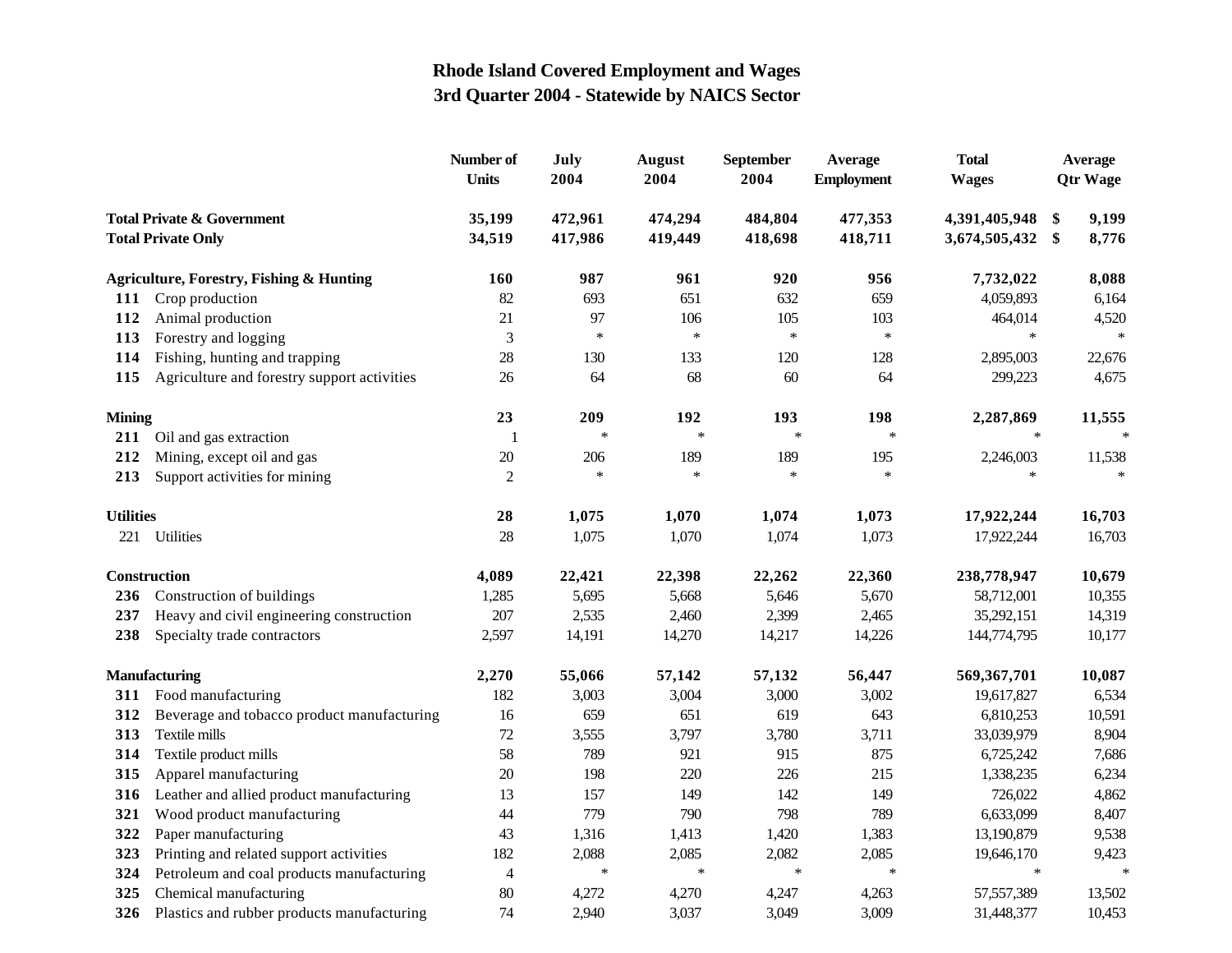|                     |                                              | Number of<br><b>Units</b> | July<br>2004 | <b>August</b><br>2004 | September<br>2004 | <b>Average</b><br><b>Employment</b> | <b>Total</b><br><b>Wages</b> | Average<br><b>Qtr Wage</b> |
|---------------------|----------------------------------------------|---------------------------|--------------|-----------------------|-------------------|-------------------------------------|------------------------------|----------------------------|
| 327                 | Nonmetallic mineral product manufacturing    | 55                        | 579          | 619                   | 618               | 605                                 | 6,286,555                    | 10,385                     |
| 331                 | Primary metal manufacturing                  | 76                        | 1,530        | 1,725                 | 1,749             | 1,668                               | 18,565,300                   | 11,130                     |
| 332                 | Fabricated metal product manufacturing       | 357                       | 7,515        | 7,921                 | 7,916             | 7,784                               | 73,170,011                   | 9,400                      |
| 333                 | Machinery manufacturing                      | 182                       | 2,386        | 2,421                 | 2,446             | 2,418                               | 26,537,437                   | 10,976                     |
| 334                 | Computer and electronic product manufacturin | 100                       | 5,279        | 5,237                 | 5,145             | 5,220                               | 74,162,299                   | 14,206                     |
| 335                 | Electrical equipment and appliance mfg.      | 44                        | 2,406        | 2,420                 | 2,419             | 2,415                               | 27,983,665                   | 11,587                     |
| 336                 | Transportation equipment manufacturing       | 65                        | 3,807        | 3,806                 | 3,789             | 3,801                               | 40,234,011                   | 10,586                     |
| 337                 | Furniture and related product manufacturing  | 84                        | 1,863        | 1,887                 | 1,908             | 1,886                               | 15,764,939                   | 8,359                      |
| 339                 | Miscellaneous manufacturing                  | 519                       | 9,887        | 10,708                | 10,804            | 10,466                              | 88,787,860                   | 8,483                      |
|                     | <b>Wholesale Trade</b>                       | 2,830                     | 16,480       | 16,466                | 16,361            | 16,436                              | 203,257,069                  | 12,367                     |
| 423                 | Merchant wholesalers, durable goods          | 992                       | 8,965        | 8,969                 | 8,933             | 8,956                               | 104,469,071                  | 11,665                     |
| 424                 | Merchant wholesalers, nondurable goods       | 560                       | 5,064        | 5,039                 | 4,978             | 5,027                               | 59,043,041                   | 11,745                     |
| 425                 | Electronic markets and agents and brokers    | 1,278                     | 2,451        | 2,458                 | 2,450             | 2,453                               | 39,744,957                   | 16,203                     |
| <b>Retail Trade</b> |                                              | 4,131                     | 52,804       | 52,772                | 52,550            | 52,709                              | 322,913,031                  | 6,126                      |
| 441                 | Motor vehicle and parts dealers              | 449                       | 6,140        | 6,120                 | 6,102             | 6,121                               | 58, 523, 487                 | 9,562                      |
| 442                 | Furniture and home furnishings stores        | 205                       | 1,710        | 1,708                 | 1,676             | 1,698                               | 11,400,782                   | 6,714                      |
| 443                 | Electronics and appliance stores             | 199                       | 1,366        | 1,354                 | 1,355             | 1,358                               | 10,707,267                   | 7,883                      |
| 444                 | Building material and garden supply stores   | 258                       | 4,315        | 4,229                 | 4,257             | 4,267                               | 31,382,822                   | 7,355                      |
| 445                 | Food and beverage stores                     | 705                       | 9,208        | 9,171                 | 8,954             | 9,111                               | 43,111,446                   | 4,732                      |
| 446                 | Health and personal care stores              | 289                       | 5,395        | 5,353                 | 5,433             | 5,394                               | 38,177,831                   | 7,078                      |
| 447                 | Gasoline stations                            | 317                       | 2,095        | 2,117                 | 2,089             | 2,100                               | 10,845,371                   | 5,164                      |
| 448                 | Clothing and clothing accessories stores     | 531                       | 5,574        | 5,609                 | 5,505             | 5,563                               | 25,157,923                   | 4,523                      |
| 451                 | Sporting goods, hobby, book and music stores | 279                       | 2,059        | 2,051                 | 2,028             | 2,046                               | 8,601,397                    | 4,204                      |
| 452                 | General merchandise stores                   | 165                       | 9,784        | 9,846                 | 9,922             | 9,851                               | 52,090,156                   | 5,288                      |
| 453                 | Miscellaneous store retailers                | 526                       | 3,171        | 3,226                 | 3,148             | 3,182                               | 15,515,605                   | 4,877                      |
| 454                 | Nonstore retailers                           | 208                       | 1,987        | 1,988                 | 2,081             | 2,019                               | 17,398,944                   | 8,619                      |
|                     | <b>Transportation &amp; Warehousing</b>      |                           | 8,734        | 8,700                 | 9,682             | 9,039                               | 71,625,533                   | 7,924                      |
| 481                 | Air transportation                           | 28                        | 508          | 523                   | 525               | 519                                 | 4,775,206                    | 9,207                      |
| 483                 | Water transportation                         | 10                        | 333          | 346                   | 310               | 330                                 | 2,034,611                    | 6,172                      |
| 484                 | Truck transportation                         | 341                       | 2,402        | 2,427                 | 2,420             | 2,416                               | 22,362,754                   | 9,255                      |
| 485                 | Transit and ground passenger transportation  | 100                       | 1,363        | 1,269                 | 2,259             | 1,630                               | 7,814,635                    | 4,793                      |
| 486                 | Pipeline transportation                      | $\overline{4}$            | 40           | 40                    | 40                | 40                                  | 528,673                      | 13,217                     |
| 487                 | Scenic and sightseeing transportation        | 42                        | 328          | 344                   | 343               | 338                                 | 1,732,950                    | 5,122                      |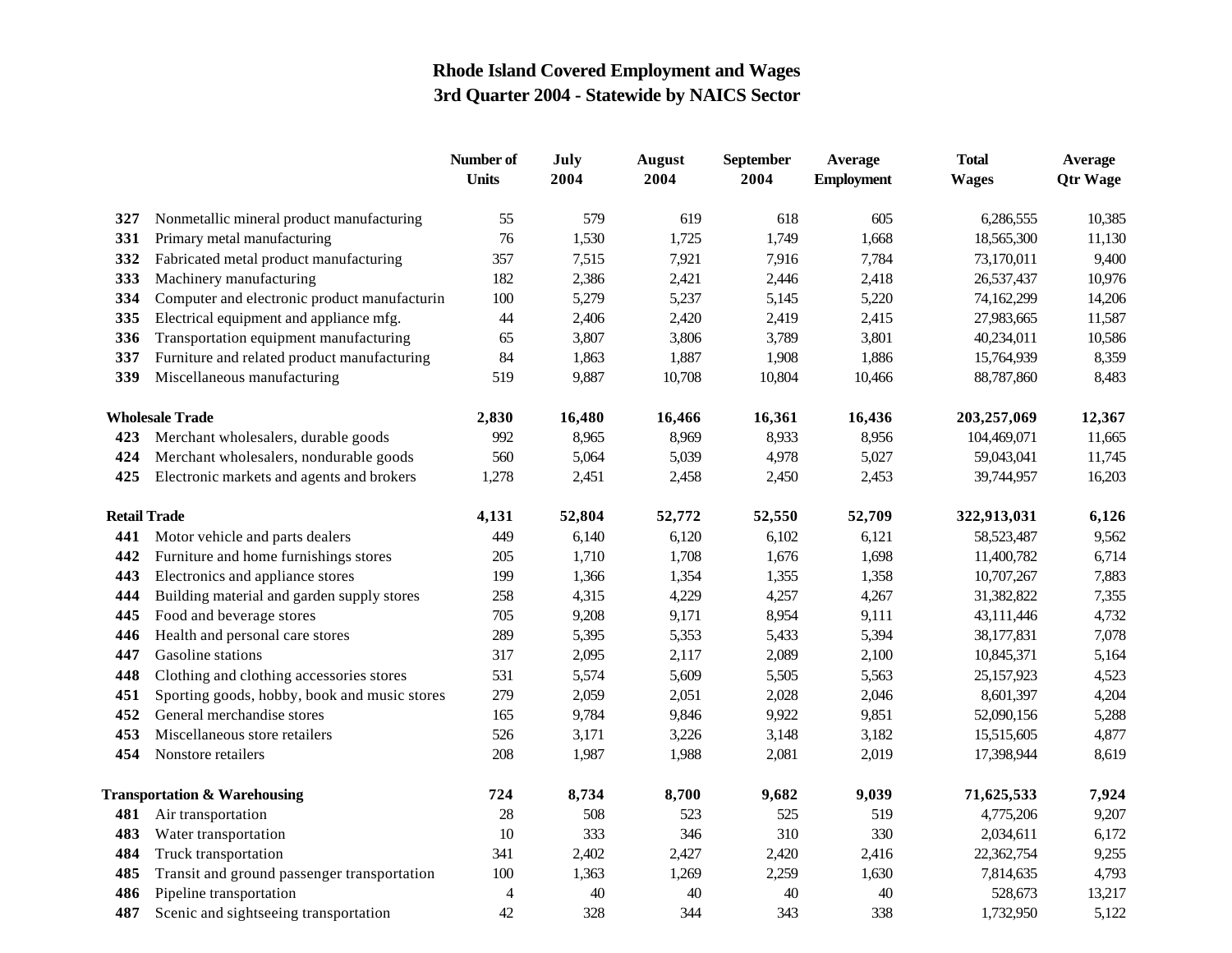|                                                  |                                                | Number of<br><b>Units</b> | July<br>2004     | <b>August</b><br>2004 | <b>September</b><br>2004 | Average<br><b>Employment</b> | <b>Total</b><br><b>Wages</b> | Average<br><b>Qtr Wage</b> |
|--------------------------------------------------|------------------------------------------------|---------------------------|------------------|-----------------------|--------------------------|------------------------------|------------------------------|----------------------------|
| 488                                              | Support activities for transportation          | 126                       | 879              | 852                   | 887                      | 873                          | 7,937,873                    | 9,096                      |
| 492                                              | Couriers and messengers                        | 43                        | 1,698            | 1,711                 | 1,723                    | 1,711                        | 14,005,865                   | 8,187                      |
| 493                                              | Warehousing and storage                        | 30                        | 1,183            | 1,188                 | 1,175                    | 1,182                        | 10,432,966                   | 8,827                      |
| <b>Information</b>                               |                                                | 609                       | 10,777           | 10,698                | 10,621                   | 10,699                       | 148, 171, 241                | 13,850                     |
| 511                                              | Publishing industries, except Internet         | 250                       | 3,289            | 3,301                 | 3,318                    | 3,303                        | 40,443,004                   | 12,246                     |
| 512                                              | Motion picture and sound recording industries  | 55                        | 648              | 630                   | 566                      | 615                          | 2,884,789                    | 4,693                      |
| 515                                              | Broadcasting, except Internet                  | 26                        | 750              | 746                   | 744                      | 747                          | 10,117,961                   | 13,551                     |
| 516                                              | Internet publishing and broadcasting           | 15                        | 33               | 31                    | 28                       | 31                           | 300,765                      | 9,808                      |
| 517                                              | Telecommunications                             | 118                       | 2,691            | 2,680                 | 2,651                    | 2,674                        | 38,258,023                   | 14,307                     |
| 518                                              | ISPs, search portals, and data processing      | 99                        | 2,840            | 2,819                 | 2,834                    | 2,831                        | 52,762,795                   | 18,638                     |
| 519                                              | Other information services                     | 46                        | 526              | 491                   | 480                      | 499                          | 3,403,904                    | 6,821                      |
| <b>Finance &amp; Insurance</b>                   |                                                | 1,604                     | 25,498           | 25,426                | 25,335                   | 25,420                       | 334,596,023                  | 13,163                     |
| 521                                              | Monetary authorities - central bank            | $\theta$                  | $\boldsymbol{0}$ | $\theta$              | $\theta$                 | $\overline{0}$               | $\boldsymbol{0}$             | $\mathbf{0}$               |
| 522                                              | Credit intermediation and related activities   | 710                       | 12,806           | 12,702                | 12,704                   | 12,737                       | 156,245,324                  | 12,267                     |
| 523                                              | Securities, commodity contracts, investments   | 210                       | 3,712            | 3,784                 | 3,688                    | 3,728                        | 62,834,772                   | 16,855                     |
| 524                                              | Insurance carriers and related activities      | 666                       | 8,909            | 8,869                 | 8,879                    | 8,886                        | 114,446,777                  | 12,880                     |
| 525                                              | Funds, trusts, and other financial vehicles    | 18                        | 71               | 71                    | 64                       | 69                           | 1,069,150                    | 15,570                     |
|                                                  | Real Estate & Rental & Leasing                 | 1,143                     | 6,939            | 6,931                 | 6,821                    | 6,897                        | 56,717,764                   | 8,224                      |
| 531                                              | Real estate                                    | 878                       | 4,663            | 4,659                 | 4,575                    | 4,632                        | 40,971,892                   | 8,845                      |
| 532                                              | Rental and leasing services                    | 258                       | 2,227            | 2,223                 | 2,197                    | 2,216                        | 14,884,127                   | 6,718                      |
| 533                                              | Lessors of nonfinancial intangible assets      | $\tau$                    | 49               | 49                    | 49                       | 49                           | 861,745                      | 17,587                     |
| <b>Professional &amp; Technical Services</b>     |                                                | 3,665                     | 20,070           | 20,139                | 20,000                   | 20,070                       | 264,170,612                  | 13,163                     |
|                                                  | <b>541</b> Professional and technical services | 3,665                     | 20,070           | 20,139                | 20,000                   | 20,070                       | 264,170,613                  | 13,163                     |
| <b>Management of Companies &amp; Enterprises</b> |                                                | 164                       | 8,443            | 8,476                 | 8,360                    | 8,426                        | 144, 373, 238                | 17,134                     |
|                                                  | 551 Management of companies and enterprises    | 164                       | 8,443            | 8,476                 | 8,360                    | 8,426                        | 144,373,239                  | 17,134                     |
|                                                  | <b>Administrative &amp; Waste Services</b>     | 2,198                     | 25,597           | 26,057                | 26,678                   | 26,111                       | 157,763,268                  | 6,042                      |
| 561                                              | Administrative and support services            | 2,048                     | 24,148           | 24,600                | 25,243                   | 24,664                       | 142,738,204                  | 5,787                      |
| 562                                              | Waste management and remediation services      | 150                       | 1,449            | 1,457                 | 1,435                    | 1,447                        | 15,025,064                   | 10,384                     |
|                                                  | <b>Educational Services</b>                    | 436                       | 15,994           | 15,521                | 16,896                   | 16,137                       | 158,464,160                  | 9,820                      |